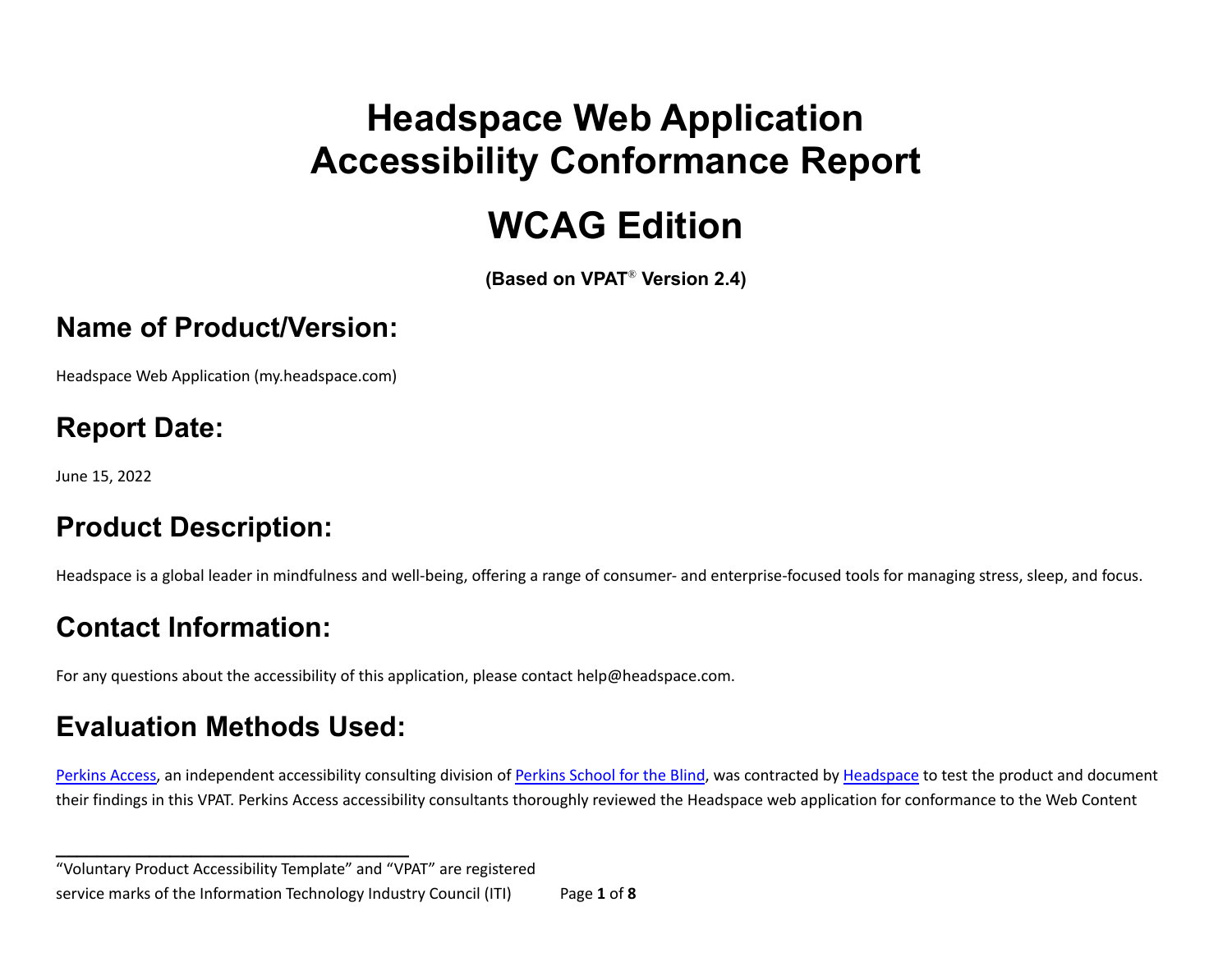Accessibility Guidelines 2.1 Level A and Level AA using Windows 10/Chrome/JAWS 2020, Mac OS Catalina/Safari/VoiceOver and other accessibility features and technologies built into these operating systems.

# **Applicable Standards/Guidelines**

This report covers the degree of conformance for the following accessibility standard/guidelines:

| <b>Standard/Guideline</b>                       | <b>Included In Report</b>                         |
|-------------------------------------------------|---------------------------------------------------|
| <b>Web Content Accessibility Guidelines 2.0</b> | Level A (Yes)<br>Level AA (Yes)<br>Level AAA (No) |
| <b>Web Content Accessibility Guidelines 2.1</b> | Level A (Yes)<br>Level AA (Yes)<br>Level AAA (No) |

# **Terms**

The terms used in the Conformance Level information are defined as follows:

- **Supports**: The functionality of the product has at least one method that meets the criterion without known defects or meets with equivalent facilitation.
- **Partially Supports**: Some functionality of the product does not meet the criterion.
- **Does Not Support**: The majority of product functionality does not meet the criterion.
- **Not Applicable**: The criterion is not relevant to the product.
- **Not Evaluated**: The product has not been evaluated against the criterion. This can be used only in WCAG 2.0 Level AAA.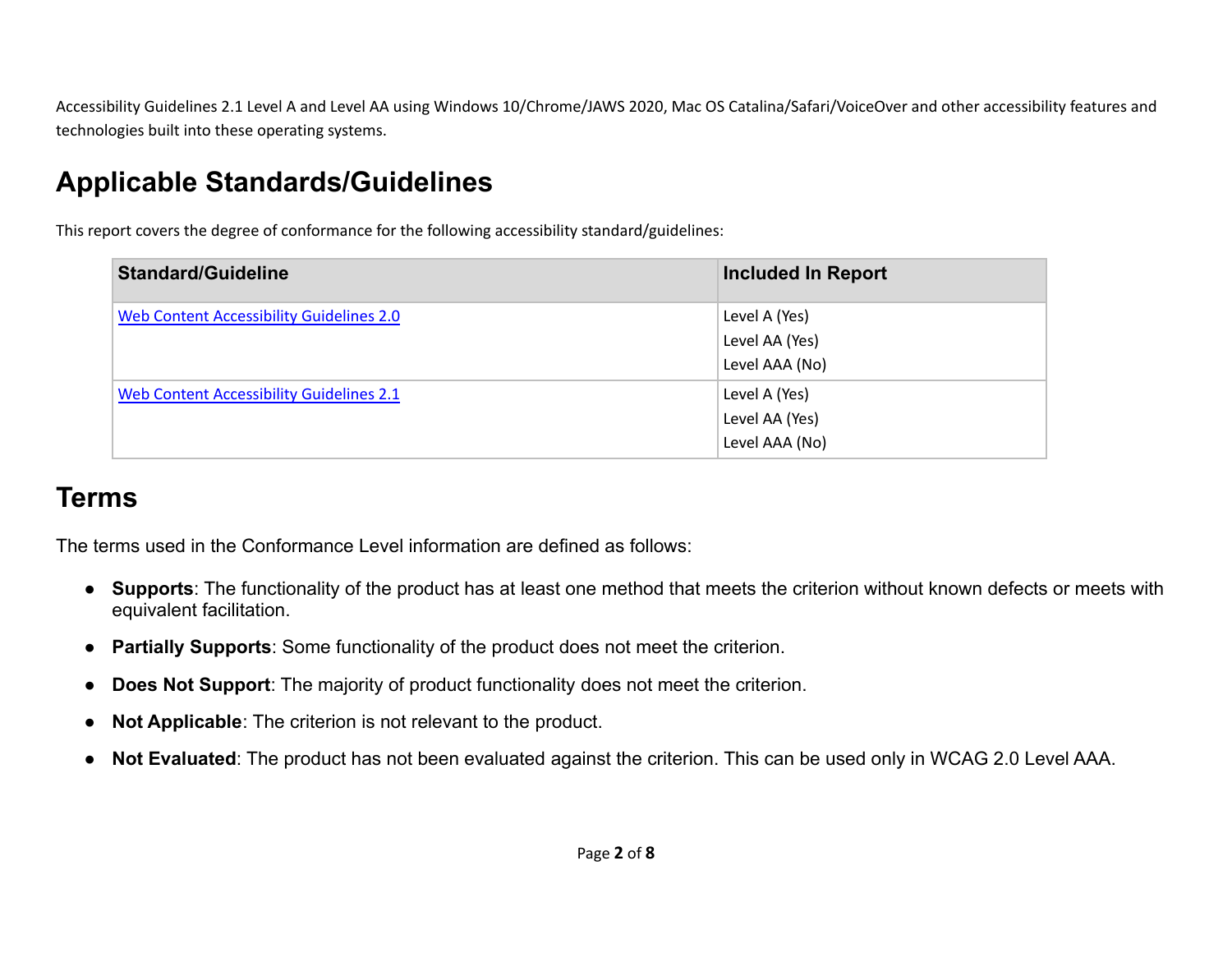# **WCAG 2.1 Report**

Note: When reporting on conformance with the WCAG 2.1 Success Criteria, they are scoped for full pages, complete processes, and accessibility-supported ways of using technology as documented in the [WCAG 2.0 Conformance Requirements.](https://www.w3.org/TR/WCAG20/#conformance-reqs)

#### **Table 1: Success Criteria, Level A**

| <b>Criteria</b>                                                      | <b>Conformance Level</b>  | <b>Remarks and Explanations</b>                                                                                                                                                     |
|----------------------------------------------------------------------|---------------------------|-------------------------------------------------------------------------------------------------------------------------------------------------------------------------------------|
| 1.1.1 Non-text Content (Level A)                                     | <b>Supports</b>           | All non-text content that is presented to the user in the<br>application has a text alternative that serves an<br>equivalent purpose.                                               |
| 1.2.1 Audio-only and Video-only (Prerecorded) (Level A)              | Supports                  | The application does not have prerecorded video-only<br>content and provides an alternative that presents<br>equivalent information for prerecorded audio-only<br>content.          |
| 1.2.2 Captions (Prerecorded) (Level A)                               | <b>Partially Supports</b> | The application provides a way to turn on captions for<br>most of the audio content that is prerecorded.                                                                            |
| 1.2.3 Audio Description or Media Alternative (Prerecorded) (Level A) | <b>Partially Supports</b> | The application provides a way to turn on audio<br>descriptions for some, but not all, of the video content<br>that is prerecorded.                                                 |
| 1.3.1 Info and Relationships (Level A)                               | <b>Supports</b>           | Information that is conveyed through presentation in the<br>application can be programmatically determined.                                                                         |
| 1.3.2 Meaningful Sequence (Level A)                                  | Supports                  | When the sequence in which content is presented<br>affects its meaning, a correct reading sequence can be<br>programmatically determined.                                           |
| 1.3.3 Sensory Characteristics (Level A)                              | Supports                  | Instructions provided for understanding and operating<br>the platform do not rely solely on sensory characteristics<br>such as shape, size, visual location, orientation, or sound. |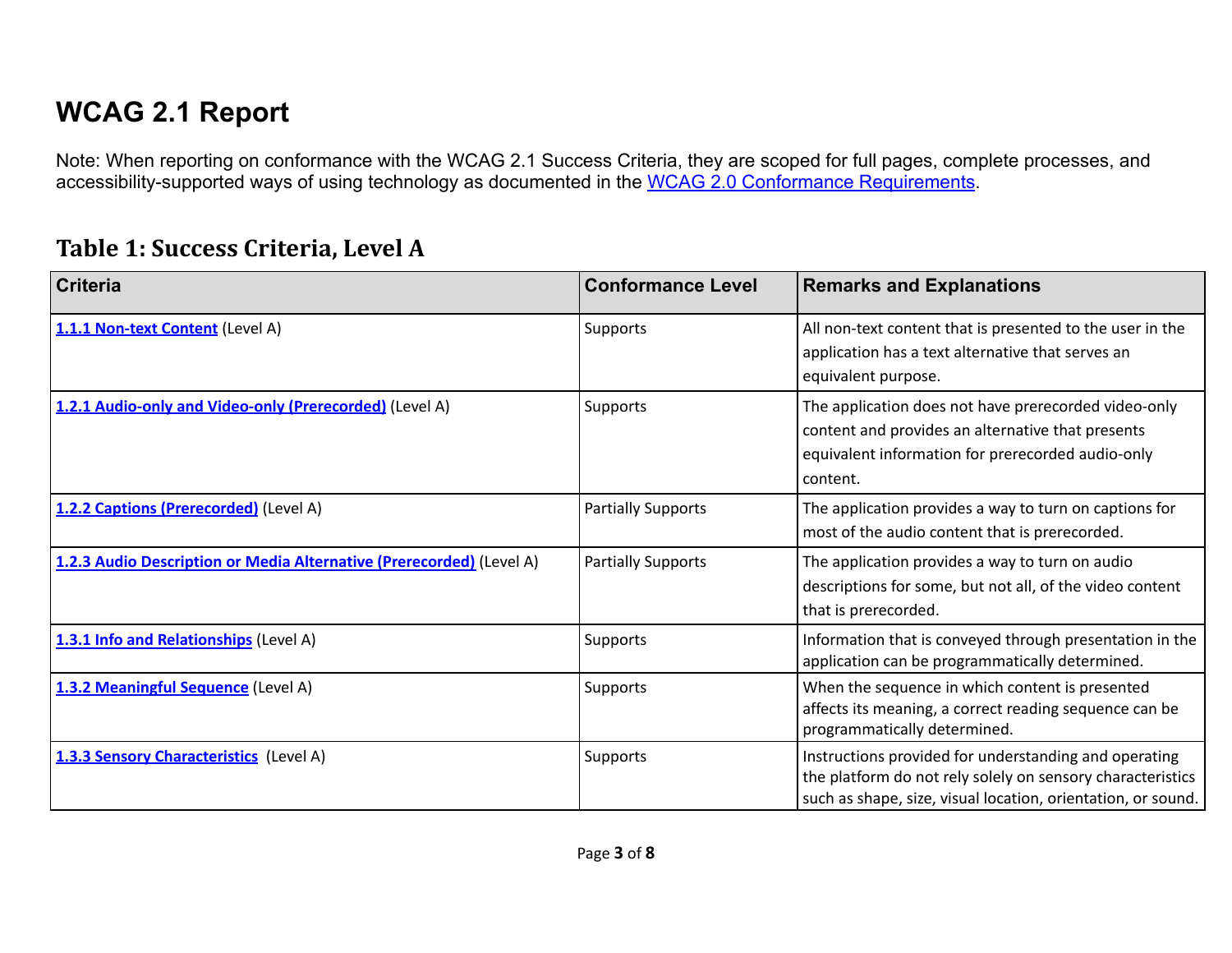| <b>Criteria</b>                                  | <b>Conformance Level</b> | <b>Remarks and Explanations</b>                                                                                                                                                                                                                               |
|--------------------------------------------------|--------------------------|---------------------------------------------------------------------------------------------------------------------------------------------------------------------------------------------------------------------------------------------------------------|
| 1.4.1 Use of Color (Level A)                     | Supports                 | Color is not used as the only visual means of conveying<br>information, indicating an action, prompting a response,<br>or distinguishing a visual element.                                                                                                    |
| 1.4.2 Audio Control (Level A)                    | Not Applicable           | The application does not contain any audio that plays<br>automatically for more than 3 seconds that would<br>require a mechanism to pause or stop the audio, or a<br>mechanism to control audio volume independently from<br>the overall system volume level. |
| 2.1.1 Keyboard (Level A)                         | Supports                 | All user interface controls in the application are operable<br>when using a keyboard interface.                                                                                                                                                               |
| 2.1.2 No Keyboard Trap (Level A)                 | Supports                 | If keyboard focus can be moved to a component of the<br>page using a keyboard interface, then focus can be<br>moved away from that component using only a keyboard<br>interface.                                                                              |
| 2.1.4 Character Key Shortcuts (Level A 2.1 only) | Not Applicable           | The application does not use single-key shortcuts that<br>require a mechanism to remap or to turn off.                                                                                                                                                        |
| 2.2.1 Timing Adjustable (Level A)                | Supports                 | The time limits implemented by the application exceeds<br>20 hours.                                                                                                                                                                                           |
| 2.2.2 Pause, Stop, Hide (Level A)                | Supports                 | The application does not have moving, blinking or<br>scrolling content that starts automatically.                                                                                                                                                             |
| 2.3.1 Three Flashes or Below Threshold (Level A) | Supports                 | The application does not have flashing content.                                                                                                                                                                                                               |
| 2.4.1 Bypass Blocks (Level A)                    | Supports                 | A mechanism is available to bypass blocks of content<br>that are repeated on multiple Web pages in the<br>application.                                                                                                                                        |
| 2.4.2 Page Titled (Level A)                      | Supports                 | The application's Web pages have titles that describe the<br>topic or purpose of the page.                                                                                                                                                                    |
| 2.4.3 Focus Order (Level A)                      | Supports                 | All of the interactive components within the application<br>receive focus in an order that preserves meaning and<br>operability.                                                                                                                              |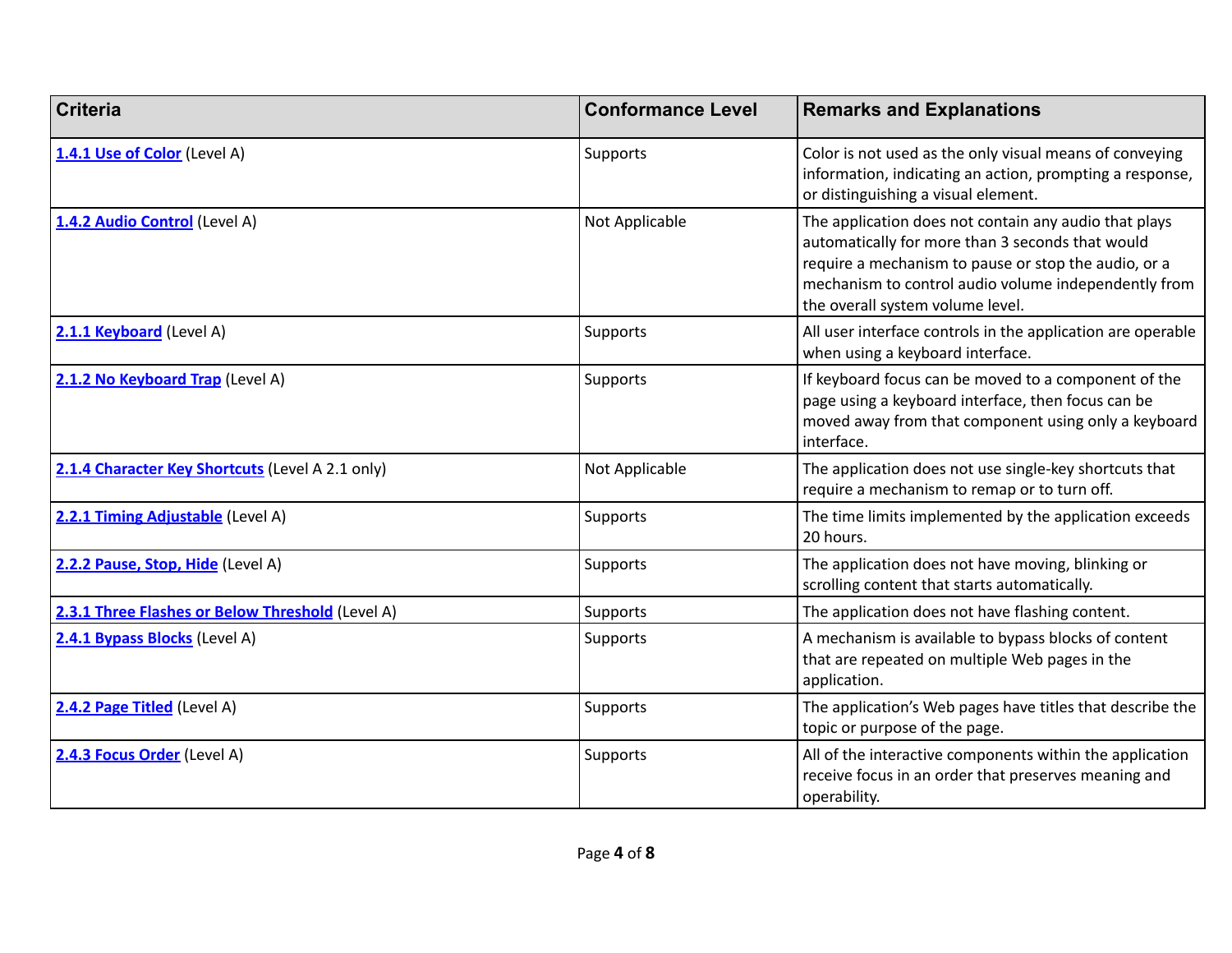| <b>Criteria</b>                               | <b>Conformance Level</b> | <b>Remarks and Explanations</b>                                                                                                                                                                 |
|-----------------------------------------------|--------------------------|-------------------------------------------------------------------------------------------------------------------------------------------------------------------------------------------------|
| 2.4.4 Link Purpose (In Context) (Level A)     | Supports                 | The purpose of links in the application can be<br>determined from the link text alone or from the link text<br>together with its programmatically determined link<br>context.                   |
| 2.5.1 Pointer Gestures (Level A 2.1 only)     | Supports                 | The application does not rely on multipoint (such as<br>pinch zoom) or path-based (such as swipe) gestures to<br>operate.                                                                       |
| 2.5.2 Pointer Cancellation (Level A 2.1 only) | Supports                 | Functionality in the application does not execute on a<br>down event (such as tap down).                                                                                                        |
| 2.5.3 Label in Name (Level A 2.1 only)        | Supports                 | All user interface controls in the application have<br>accessible names / labels that contain the same text as<br>the component's visible label, where applicable.                              |
| 2.5.4 Motion Actuation (Level A 2.1 only)     | Supports                 | The product does not include functionality that can be<br>operated by device motion or user motion.                                                                                             |
| 3.1.1 Language of Page (Level A)              | Supports                 | The default human language used in the application can<br>be programmatically determined.                                                                                                       |
| 3.2.1 On Focus (Level A)                      | Supports                 | When user interface controls in the application receive<br>focus, they do not result in a change of context.                                                                                    |
| 3.2.2 On Input (Level A)                      | Supports                 | When user interface controls in the application receive<br>input, they do not initiate a change of context.                                                                                     |
| <b>3.3.1 Error Identification</b> (Level A)   | Supports                 | If an input error is automatically detected, the item that<br>is in error is identified and the error is described to the<br>user in text.                                                      |
| 3.3.2 Labels or Instructions (Level A)        | Supports                 | Sufficient labels or instructions are provided in the<br>application when content requires user input.                                                                                          |
| 4.1.1 Parsing (Level A)                       | Supports                 | Elements in the application have complete start and end<br>tags, are nested according to their specifications, do not<br>contain duplicate attributes, and have unique IDs where<br>applicable. |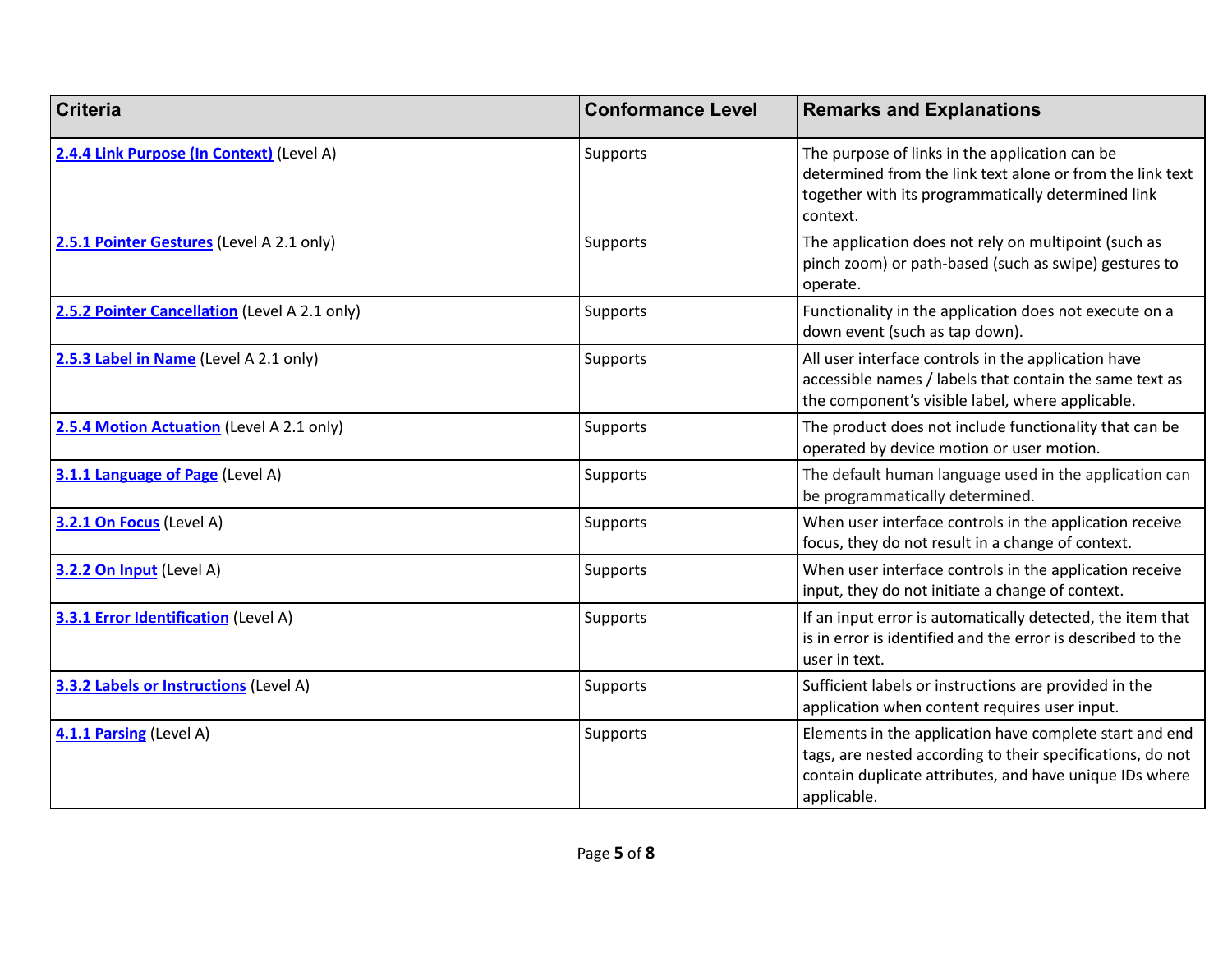| <b>Criteria</b>                   | <b>Conformance Level</b> | <b>Remarks and Explanations</b>                                                                                                                                                                                                                                                                                           |
|-----------------------------------|--------------------------|---------------------------------------------------------------------------------------------------------------------------------------------------------------------------------------------------------------------------------------------------------------------------------------------------------------------------|
| 4.1.2 Name, Role, Value (Level A) | <b>Supports</b>          | The name and role for the user interface controls in the<br>application can be programmatically determined; states,<br>properties, and values that can be set by the user can be<br>programmatically set; and notification of changes to<br>these items is available to user agents, including assistive<br>technologies. |

#### **Table 2: Success Criteria, Level AA**

| <b>Criteria</b>                                  | <b>Conformance Level</b>  | <b>Remarks and Explanations</b>                                                                                                                                                                                                          |
|--------------------------------------------------|---------------------------|------------------------------------------------------------------------------------------------------------------------------------------------------------------------------------------------------------------------------------------|
| 1.2.4 Captions (Live) (Level AA)                 | Not Applicable            | The application does not have live audio content that<br>would require captions.                                                                                                                                                         |
| 1.2.5 Audio Description (Prerecorded) (Level AA) | <b>Partially Supports</b> | The application provides a way to turn on audio<br>descriptions for some, but not all, of the video content<br>that is prerecorded.                                                                                                      |
| 1.3.4 Orientation (Level AA 2.1 only)            | Supports                  | Content in the application does not restrict its view and<br>operation to a single display orientation, such as portrait<br>or landscape.                                                                                                |
| 1.3.5 Identify Input Purpose (Level AA 2.1 only) | <b>Supports</b>           | The purpose of each input field collecting information<br>about the user can be programmatically determined.                                                                                                                             |
| 1.4.3 Contrast (Minimum) (Level AA)              | <b>Partially Supports</b> | The visual presentation of text and images of text has a<br>contrast ratio of at least 4.5:1 with surrounding colors,<br>except when white text is used on colored backgrounds<br>for a small number of videos found in the application. |
| 1.4.4 Resize text (Level AA)                     | Supports                  | Text in the application can be resized 200 percent<br>without loss of content or functionality.                                                                                                                                          |
| 1.4.5 Images of Text (Level AA)                  | Supports                  | The app uses machine-readable text to convey<br>information rather than images of text.                                                                                                                                                  |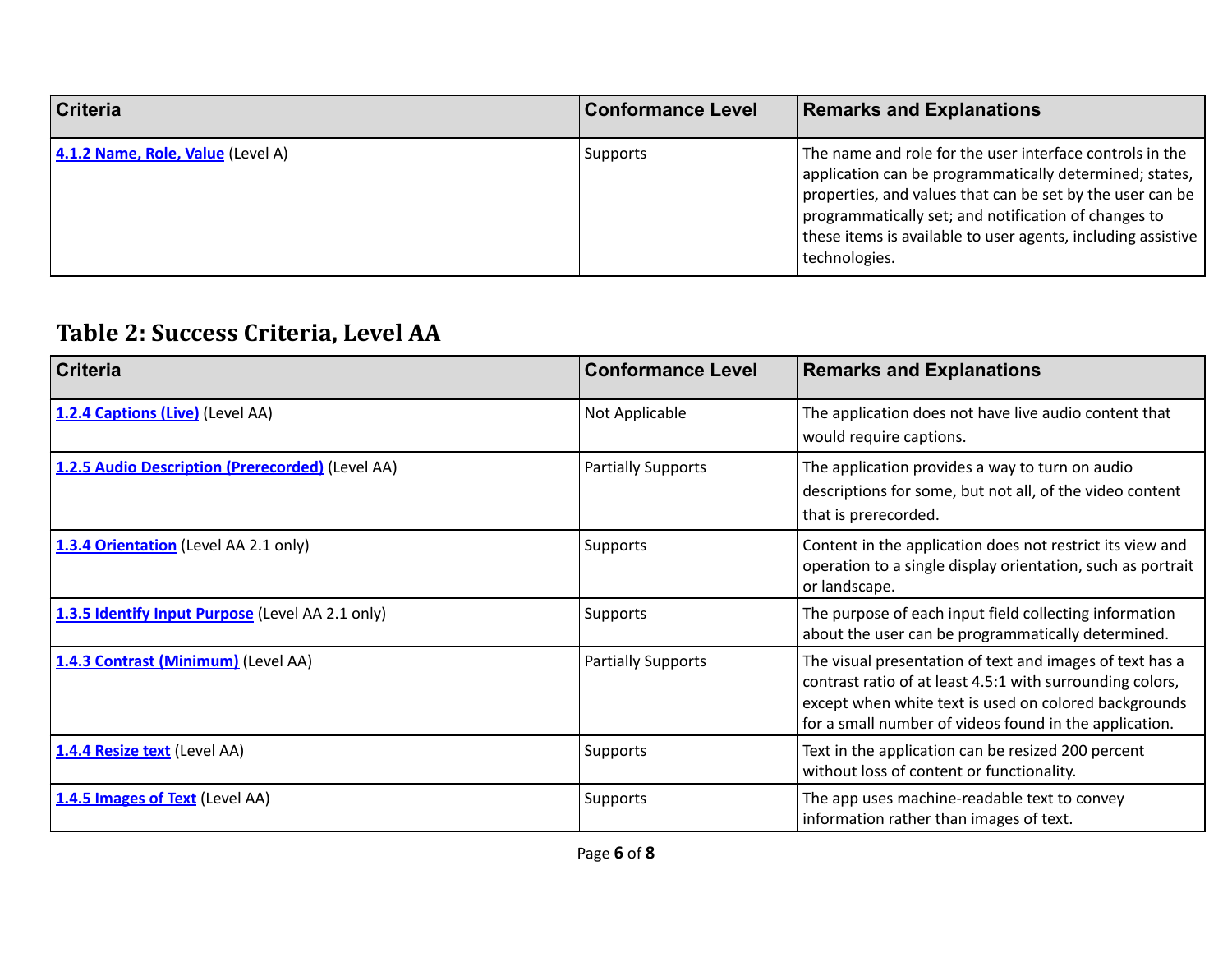| <b>Criteria</b>                                      | <b>Conformance Level</b>  | <b>Remarks and Explanations</b>                                                                                                                                                                         |
|------------------------------------------------------|---------------------------|---------------------------------------------------------------------------------------------------------------------------------------------------------------------------------------------------------|
| 1.4.10 Reflow (Level AA 2.1 only)                    | Supports                  | Content in the app is presented without loss of<br>information or functionality, and without requiring<br>scrolling in two dimensions.                                                                  |
| 1.4.11 Non-text Contrast (Level AA 2.1 only)         | Supports                  | The visual presentation of user interface components<br>and graphical objects in the platform have a contrast<br>ratio of at least 3:1 with surrounding colors.                                         |
| 1.4.12 Text Spacing (Level AA 2.1 only)              | Supports                  | No loss of content or functionality occurs in the<br>application when customizing the spacing for lines,<br>paragraphs, letters and words as required by the<br>requirements for this success criteria. |
| 1.4.13 Content on Hover or Focus (Level AA 2.1 only) | Supports                  | The application does not have any content that displays<br>on mouse hover or keyboard focus.                                                                                                            |
| 2.4.5 Multiple Ways (Level AA)                       | Supports                  | The application has more than one way to locate a Web<br>page within a set of Web pages.                                                                                                                |
| 2.4.6 Headings and Labels (Level AA)                 | <b>Partially Supports</b> | Headings and labels that describe the topic or purpose<br>of content and controls are present in the application,<br>except for the Audio Description toggle button found in<br>the App Settings.       |
| 2.4.7 Focus Visible (Level AA)                       | Supports                  | The keyboard focus indicator is visible on all user<br>interface components within the application.                                                                                                     |
| 3.1.2 Language of Parts (Level AA)                   | Supports                  | The human language of each passage or phrase in the<br>content found in the application can be<br>programmatically determined.                                                                          |
| <b>3.2.3 Consistent Navigation (Level AA)</b>        | Supports                  | Navigational elements that are repeated throughout<br>pages in the application occur in the same relative order<br>each time they are repeated.                                                         |
| <b>3.2.4 Consistent Identification (Level AA)</b>    | Supports                  | Components that have the same functionality within the<br>application are identified consistently.                                                                                                      |